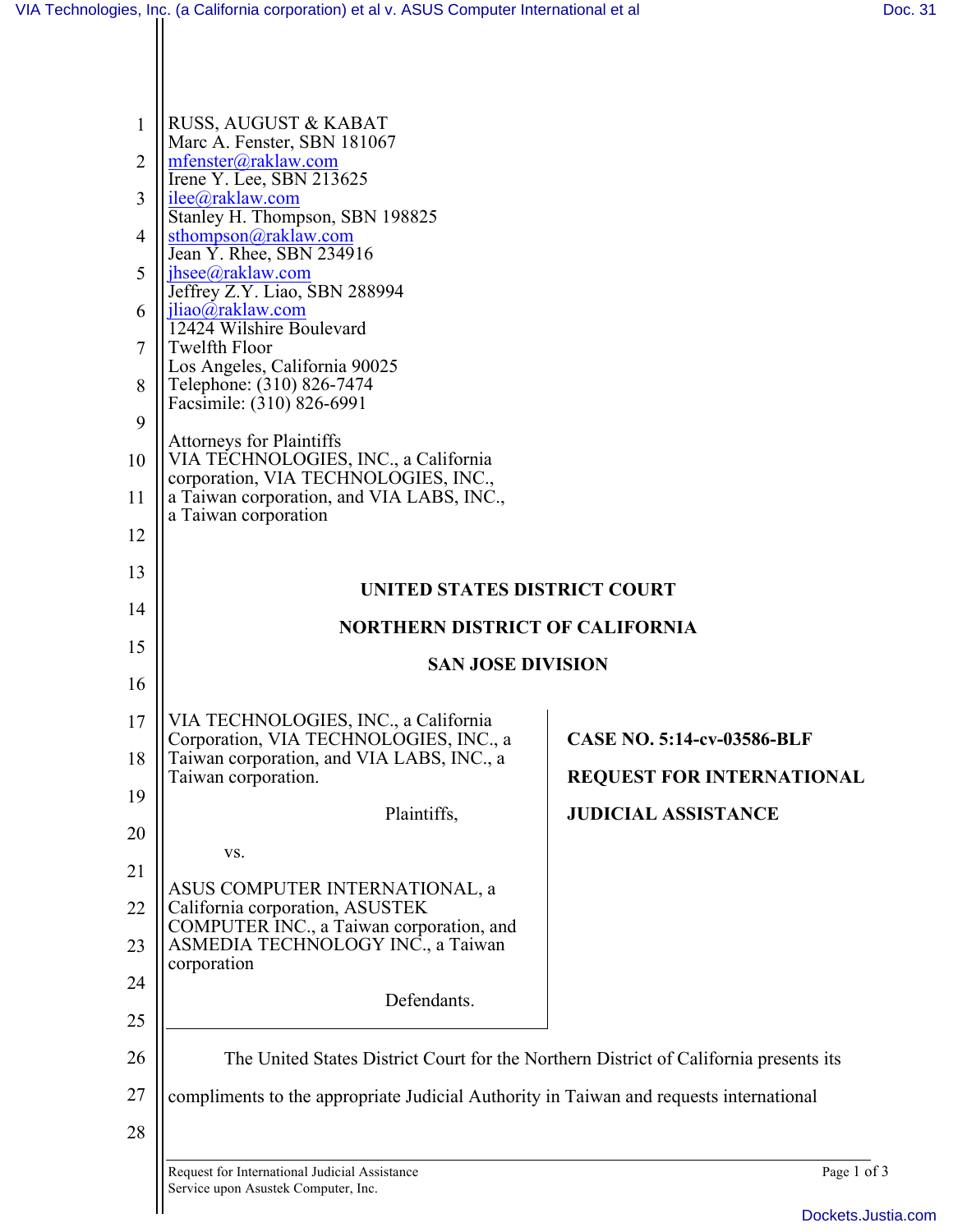| 1              | judicial assistance to effect Service of Process upon a named defendant in the captioned civil     |
|----------------|----------------------------------------------------------------------------------------------------|
| $\overline{2}$ | proceeding currently pending before this Court.                                                    |
| 3              | Plaintiffs have filed claims in the above captioned matter alleging, among other                   |
| $\overline{4}$ | things, that the defendants' infringement and exploitation of Plaintiffs' patent and trade         |
| 5              | secrets have caused Plaintiffs to suffer damages. Plaintiffs seek judgment including, but not      |
| 6              | limited to, damages as allowed by law.                                                             |
| 7              | This Court requests the assistance described herein as necessary in the interests of               |
| 8              | justice. It has been represented to this Court that defendant, Asustek Computer Inc., can          |
| 9              | presently be served at the following address:                                                      |
| 10             | Asustek Computer Inc.<br>No. 15, Li-Te Rd., Peitou District                                        |
| 11             | Taipei 112<br>Faiwan                                                                               |
| 12             | This Court respectfully requests that you cause one copy of the attached documents,                |
| 13             | (1) the Complaint; (2) Exhibit A to the Complaint; (3) Civil Cover Sheet; (4) Plaintiffs'          |
| 14             | Certificate of Interested Parties; (5) Plaintiffs' Corporate Disclosure Statement; (6) the         |
| 15             | Summons; (7) Clerk's Notice Setting Case Management Conference Following                           |
| 16             | Reassignment; (8) Standing Order Re Civil Cases – District Judge Beth Labson Freeman; (9)          |
| 17             | Standing Order Re Final Pretrial Conference – Bench Trial – District Judge Beth Labson             |
| 18             | Freeman; (10) Standing Order Re Final Pretrial Conference – Jury Trial – District Judge Beth       |
| 19             | Labson Freeman; (11) Standing Order Re Case Management In Civil Cases; and (12)                    |
| 20             | Consent or Declination to Magistrate Judge Jurisdiction form, with Chinese translations            |
| 21             | thereof, to be served upon Asustek Computer Inc. at the above address by leaving them              |
| 22             | with a director, officer, or other entity authorized to accept the service of civil process in the |
| 23             | manner prescribed for service of similar documents under the laws of Taiwan.                       |
| 24             | This Court further requests that, after service has been made, you cause the person                |
| 25             | who serves the above-listed documents upon Asustek Computer Inc. to execute a                      |
| 26             | Certificate of Service and return it, together with a copy of the documents served, to this        |
| 27             | Court at the address below.                                                                        |
| 28             |                                                                                                    |